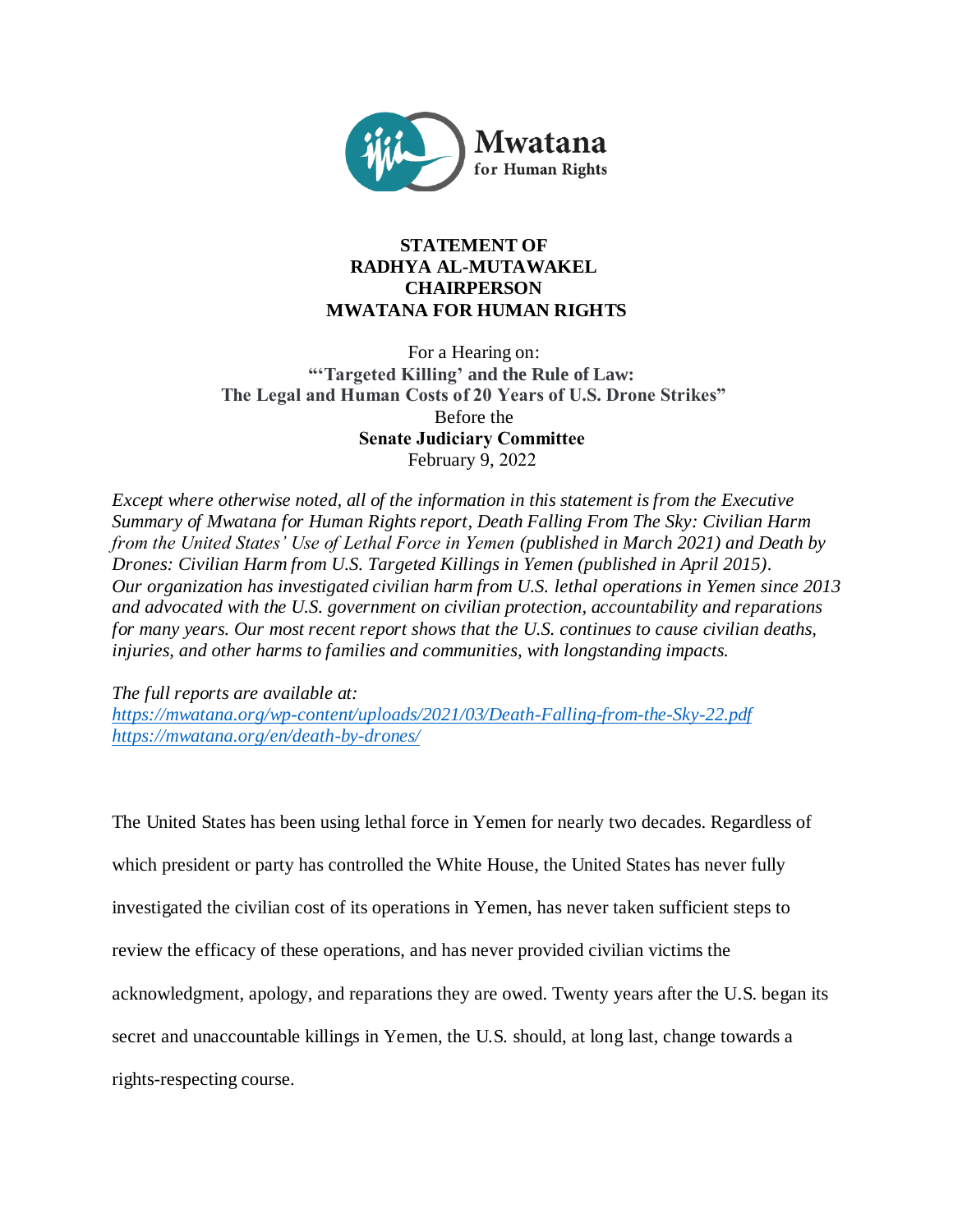### **I. The Civilian Impact of Recent U.S. Lethal Operations in Yemen**

Mwatana documented, in detail, 21 operations carried out by the United States in Yemen between 2012 and 2019. **At least 64 Yemeni civilians, including 13 children and six women, were killed in these operations, and 20 wounded.** This is almost certainly an undercount.

Civilians were going about their everyday lives—driving to visit friends, bringing food to their families, sleeping in their homes—when killed or injured. These U.S. operations also caused other forms of deep and long-lasting civilian harm. The incidents led to adverse economic effects, killing primary breadwinners whose families relied on their incomes, and damaging and destroying important civilian property, including vehicles, homes, and livestock.

The operations also caused significant social and psychological harm. In a few cases, surviving members of families left their homes following U.S. operations, saying they felt unsafe and worried about future strikes. The 21 incidents include 19 airstrikes, all apparently conducted with unmanned aerial vehicles (drones), and two ground raids in eight Yemeni governorates— Abyan, Al Bayda, Shabwah, Hadramawt, Al Jawf, Dhamar, Sana'a and Ma'rib.

#### **II. Mwatana's Research Methodology**

 $\overline{a}$ 

Mwatana for Human Rights has documented the civilian impact of the United States' use of drones and other lethal force in Yemen for nearly a decade.<sup>1</sup> Our researchers—women and men

<sup>&</sup>lt;sup>1</sup> See, e.g., Death by Drone: Civilian Harm Caused by U.S. Targeted Killings in Yemen, Open Society Justice Initiative & Mwatana for Human Rights (April 2015), http://mwatana.org/en/death-by-drones/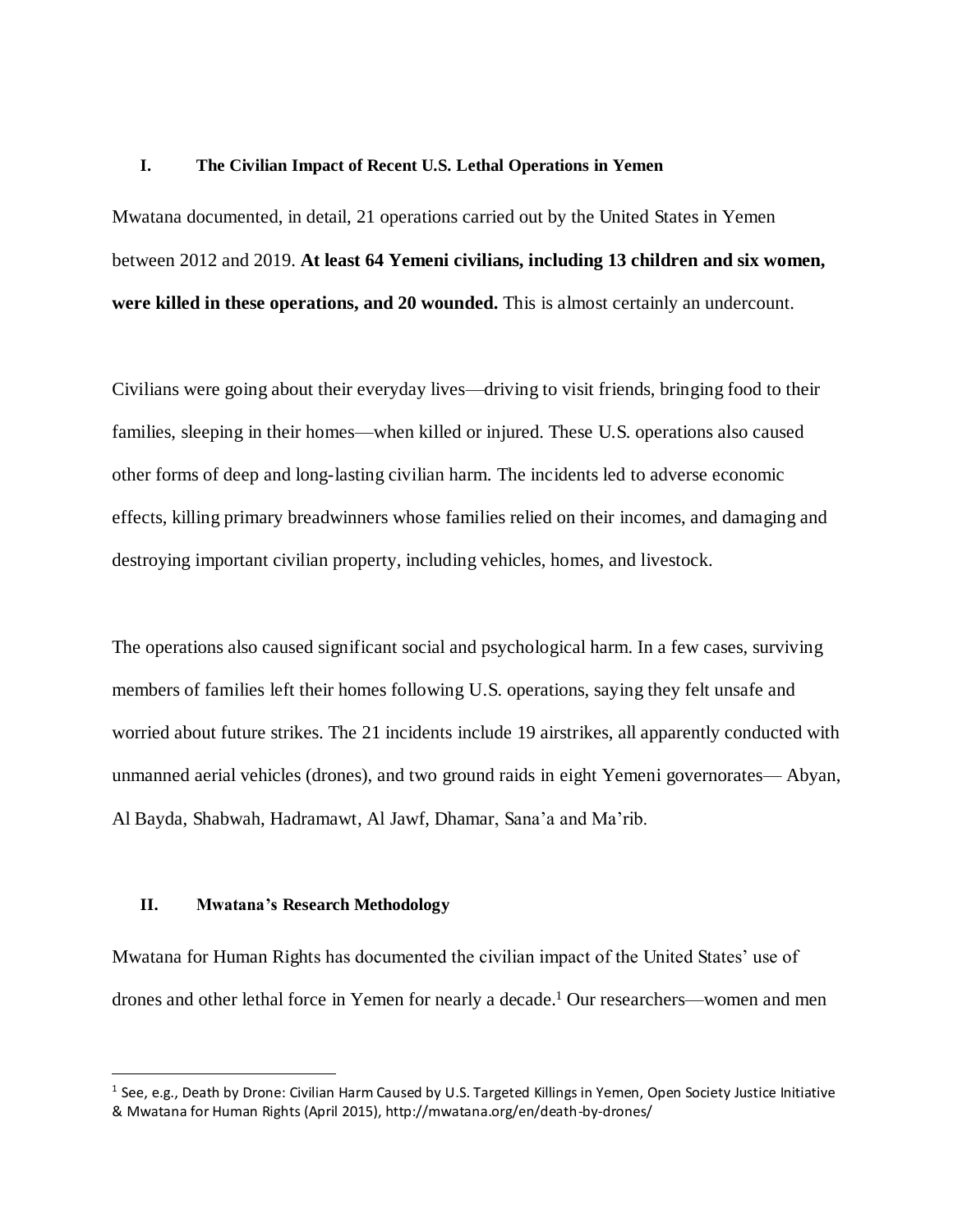dedicated to working towards peace and justice in Yemen—use rigorous and peer-reviewed investigation methods to investigate alleged incidents. They continue to do this work despite the personal risks it involves, including traveling to remote areas during an ongoing conflict. Mwatana researchers visit strike sites; interview survivors, family members, and witnesses; photograph weapons remnants; collect photographs and videos from relatives and community members; and examine documents that relate to witness accounts, including death certificates, birth certificates, medical reports, government and military statements, and other documents detailing where victims worked and studied, as well as the extent of harm they faced in these incidents.

Mwatana adopts a conservative approach to civilian casualties. The count presented here today of at least 64 civilians killed and 20 wounded by U.S. operations in Yemen—includes only those civilians killed or wounded in specific attacks that have been thoroughly investigated by Mwatana. Further, Mwatana only counts people as civilians in instances where Mwatana finds no credible indication of any association with an armed group or armed force. Association or affiliation with Al Qaeda in the Arabia Peninsula (AQAP) or other armed groups would not alone render a person targetable under international law. The true civilian toll of U.S. operations in Yemen is far higher than that presented here today.

#### **III. Ongoing Impact on Civilians in Yemen**

For two decades, U.S. lethal operations have killed and injured civilians in Yemen and caused other types of deep and long-lasting civilian harm.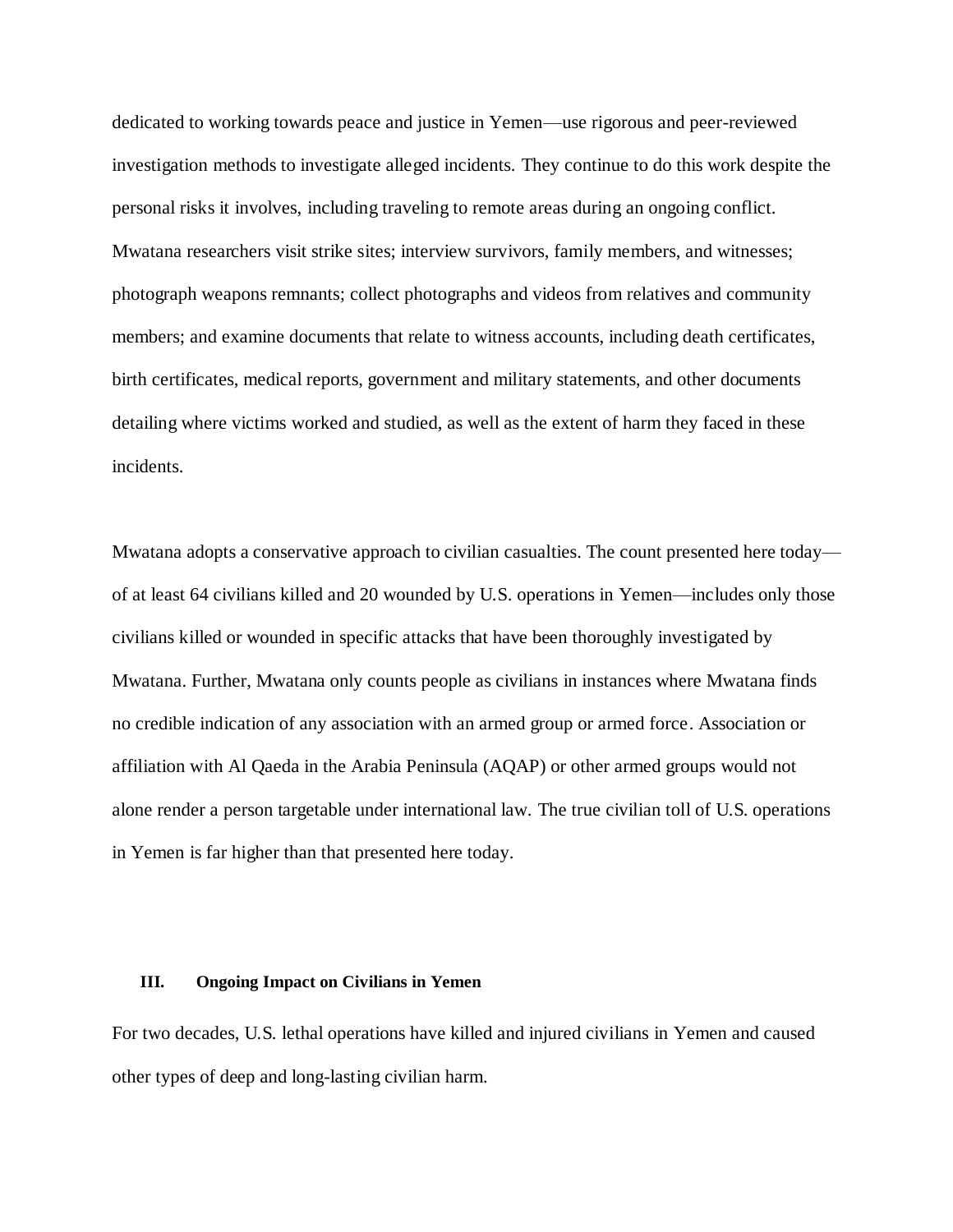The 64 civilians killed by U.S. attacks all played important roles in their communities. Between 2017 and 2019, two of the men killed in U.S. strikes documented by Mwatana were teachers. One was described as "beloved" by his students. The other kept teaching even after civil servant salaries in Yemen stopped. Others killed by U.S. operations included university students, beekeepers, fishermen, drivers, laborers and housewives.

People sometimes spoke of the stolen potential of those who were killed when they were young. A poor family had "high hopes" for their 12-year-old boy, his teacher said. He was a "very very good child." Then he was killed in a U.S. strike.

Family members described grief at the loss of their loved ones. A grandmother fainted after seeing the body of her 17-year-old grandson. A 40-year-old man collapsed after learning his two brothers had been killed. An adult son gathered his mother's remains, while a husband rushed to get his pregnant wife to the hospital, watching her die, accompanied by their nine-year-old son. A mother was found dead, clutching her child. Another mother found her 14-year-old son's body on fire. His father could "not forget [the boy's] younger sisters screaming at the sight."

U.S. operations take a psychological toll on survivors and on impacted communities. A survivor told Mwatana that, while he had recovered physically, he continued to feel helpless and depressed a year and a half after a U.S. strike injured him and killed his younger cousin. A parent explained how children have continuing anxiety after U.S. attacks and can be afraid to be alone: "My six-year-old son wanted to go to the bathroom but then returned without going. When I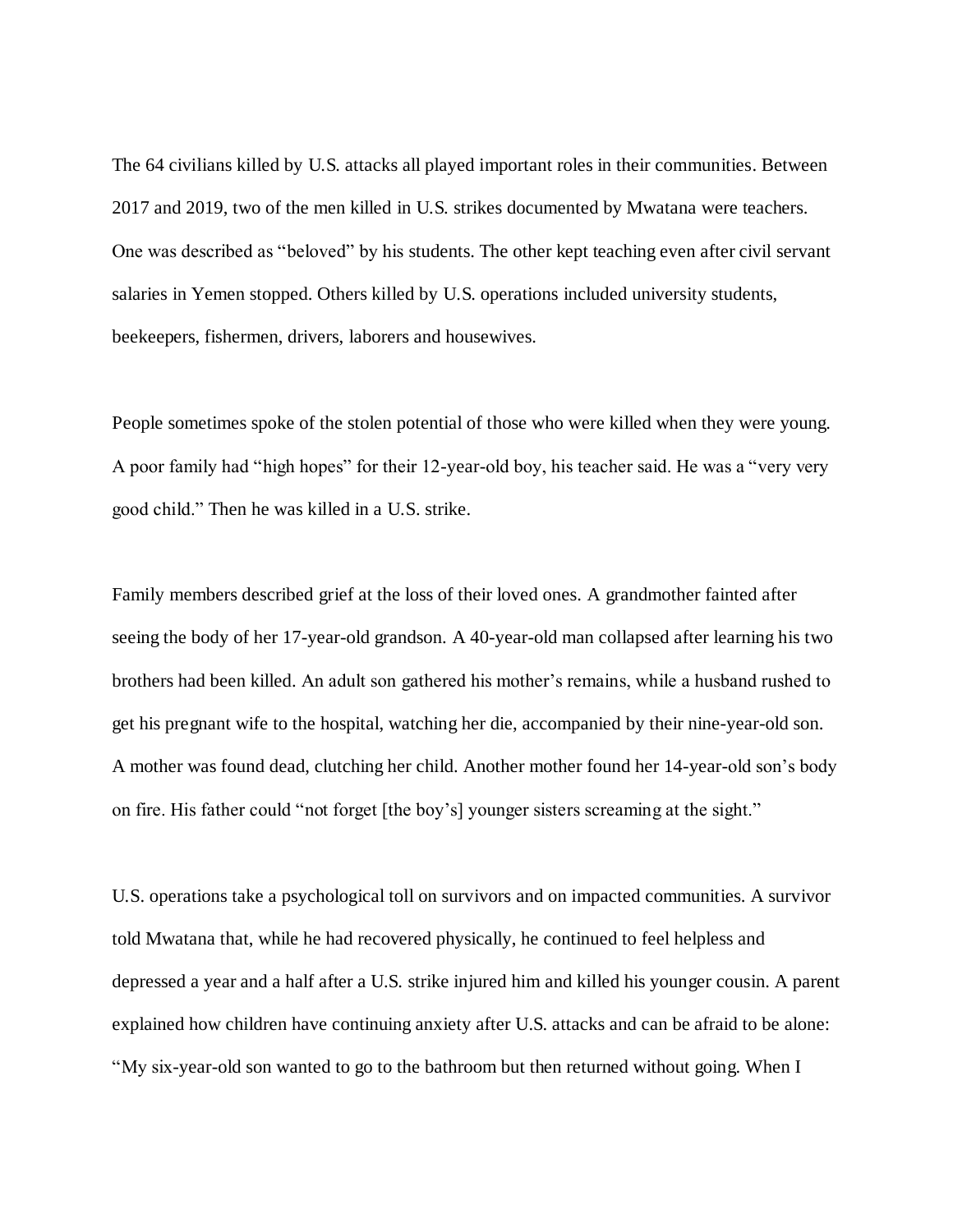asked him the reason, he said, 'I don't want you all to die without me if the drone hits.'" Others drew links between family members' trauma and the deterioration of their physical health.

Yemeni residents, particularly in certain areas of the country, have been forced to live with U.S. strikes and the possibility that these strikes may kill civilians, including themselves or their family members, for many years. People referred to the fear provoked by the persistent buzzing of drones overhead. One man told Mwatana that he and his neighbors were worried after noticing an unusually heavy presence of drones in the sky. Three days later, in August 2017, a U.S. strike killed a young man and a boy resting under a tree in the afternoon heat. "The drones have a black record of killings," he said.

Certain areas of Yemen have been particularly impacted by U.S. operations. Half of the operations Mwatana documented between 2017 and 2019 took place in the central Yemeni governorate of Al Bayda, and a third in or near Yakla village—a small, isolated mountainous part of Al Bayda governorate that lacks most basic services. People living in areas frequently targeted by U.S. strikes said that, despite U.S. government claims of drone strikes' precision, people had grown to expect that drones were likely to strike and otherwise impact civilians, particularly in areas which had an AQAP presence.

The U.S. operations led to significant adverse economic effects for families. In many cases, civilian men killed by U.S. strikes left behind large families that relied on their incomes. A few of the men killed in the incidents were expatriate workers, and the money they sent home was an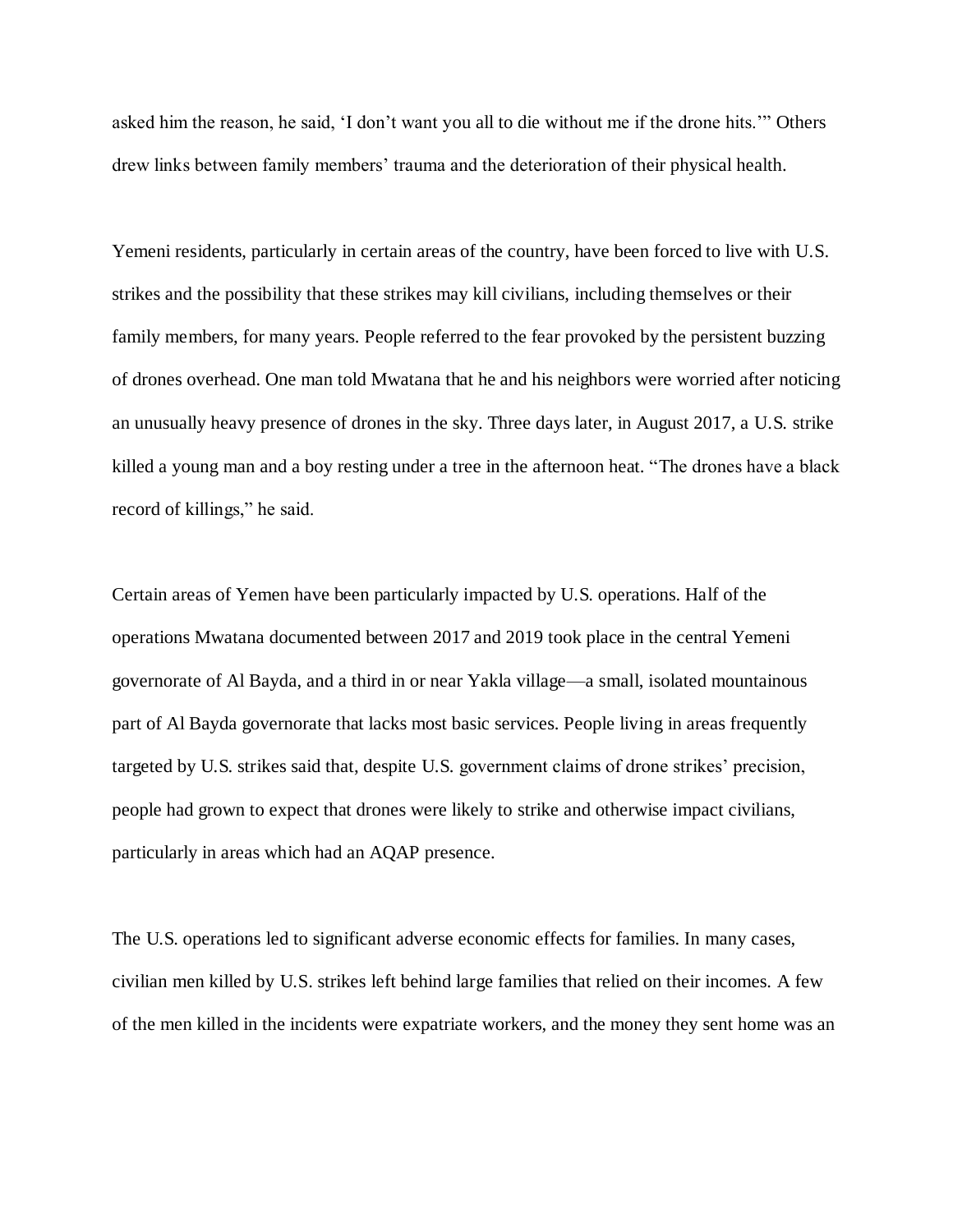important source of income for their families. After a U.S. strike killed a man who had worked painting houses in Saudi Arabia, his family reported struggling to make ends meet.

In almost all of the operations Mwatana investigated, the U.S. destroyed important civilian property, including vehicles, homes, and livestock. A 2018 U.S. strike destroyed the only vehicle that a displaced family owned. The family had used the vehicle to transport water, food, fuel and other essential goods. Another U.S. strike hit a man's vehicle while he was transporting food intended to assist some families in a small, mountainous village. The man was killed and the vehicle destroyed. Two men who worked in the honey trade, for which Yemen is famous, owned dozens of beehives. Both men's families relied on the income from the honey they sold. A U.S. airstrike in 2017 killed the two men, burned most of their beehives, and scattered the rest.

In a few cases, families left their homes after U.S. operations, saying they felt unsafe and worried about future strikes. One father, who lost his son in a U.S. strike in Al Bayda in 2017, said he moved his family to another governorate afterwards "to protect the rest of my children." After two men were killed by a U.S. strike in Abyan, their families decided to leave the village. A relative asked, "How is it that a drone known for its accuracy targeted people who had no connection to any terrorist group?!" Another U.S. strike in Abyan in 2017 killed another two civilian men. Their families also left their homes. One of the men's fathers said, "We tried more than once to make our voice heard… asking them [the U.S.] to come and check… but nobody wanted to hear us. I hope that our voices will be heard. We have lost a lot and do not want to lose more."

#### **IV. Effects of U.S. Policy in Yemen**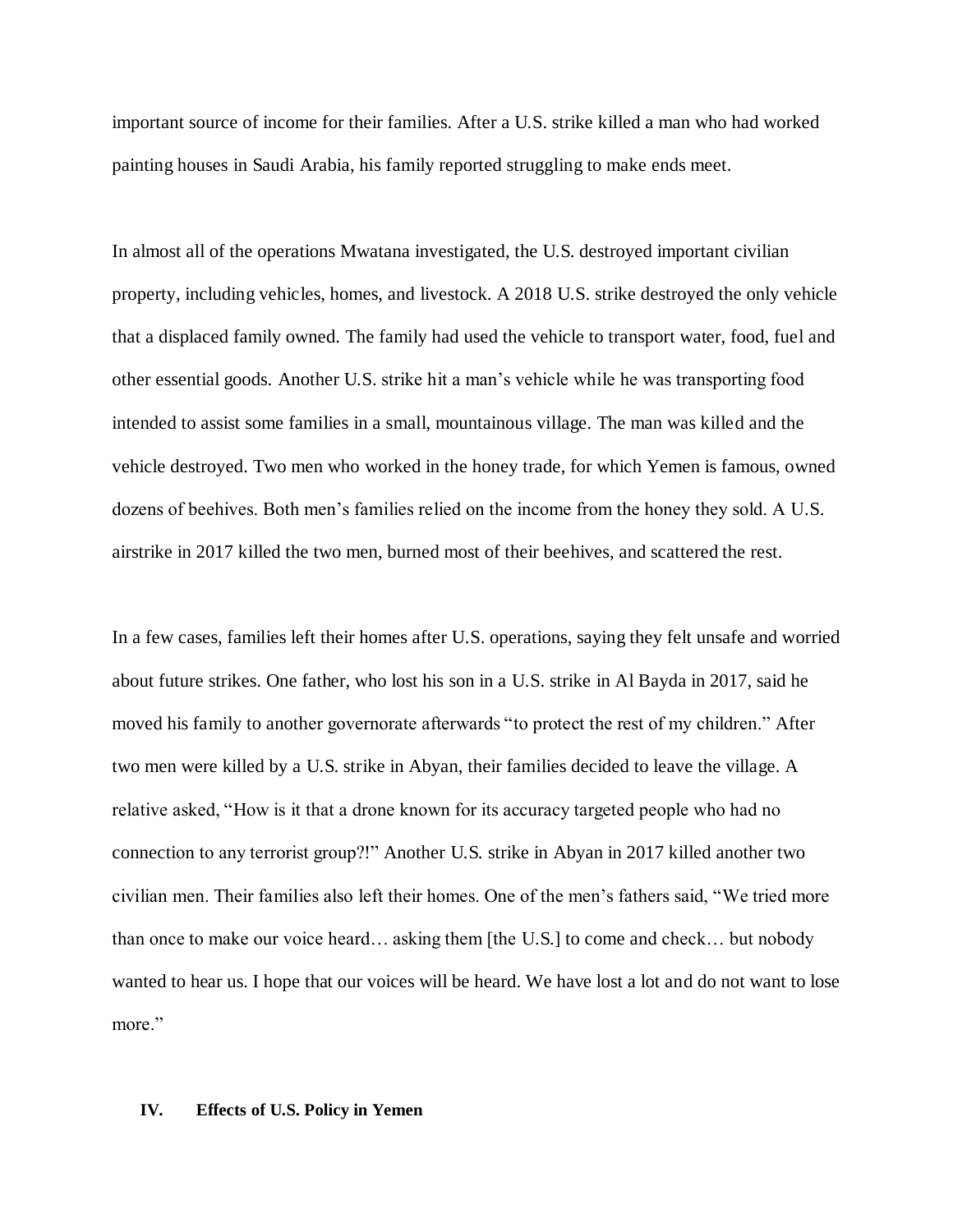Witnesses from different parts of Yemen said that the continued civilian harm had caused anger towards the U.S. In a few cases, local communities organized public protests after attacks.

People told Mwatana that continued U.S. strikes on civilians increased their frustration and diminished their sense of safety and left them with the impression that the U.S. was indifferent toward civilian lives. After a U.S. strike killed two women in Al Bayda, one of whom was pregnant, a relative said, "We, as well as our women and children, have become an easy target for the American drone strikes while the international community stands idly by and nobody seems to care." After a 2019 strike killed a civilian man, family members told Mwatana, "We are desperate in trying to get our voices heard. We are being killed in cold blood."

The incidents Mwatana investigated raise serious concerns about the extent to which the United States is complying with international human rights law and, where applicable, international humanitarian law in Yemen. These cases raise concerns about who the U.S. deems targetable and what precautionary measures the U.S. is taking to protect civilians, including to verify that a person is in fact a lawful target. In the vast majority of operations documented, the U.S. killed and wounded men and boys, often in areas frequently targeted by U.S. operations.

While Mwatana found that some of the areas where the U.S. carried out the documented operations had an AQAP presence at the time of the attack or before it, Mwatana also repeatedly found that the individuals the U.S. was killing and wounding were civilians. The civilian men and boys that were killed left behind brothers, sisters, wives, children, siblings and friends.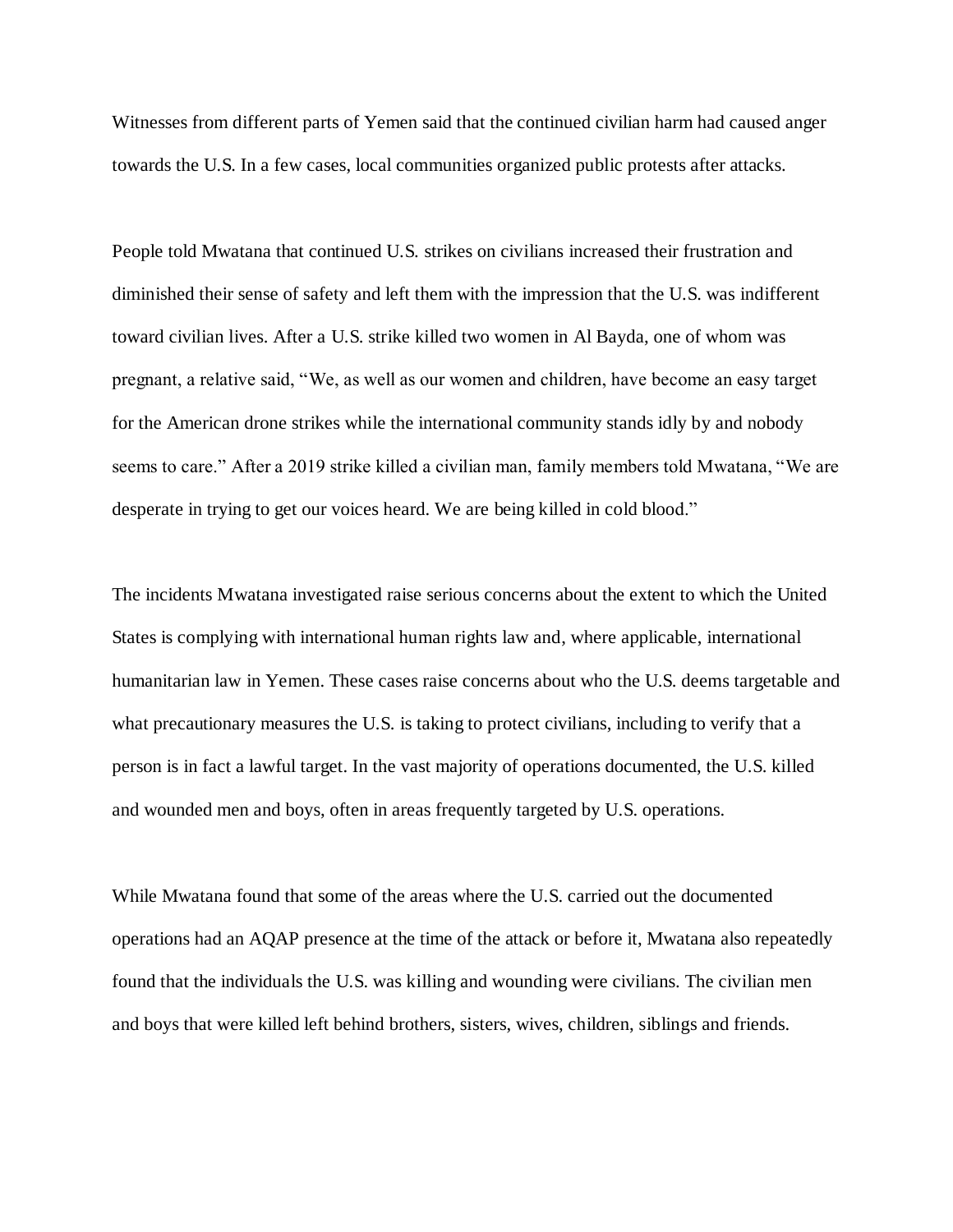Residents expressed shock at the apparent targets of U.S. strikes. After a U.S. strike killed a 45 year-old man in 2017 in Al Bayda, a local resident said, "He is a man who sells and buys food and poultry. He was targeted by an American drone for no reason at all." After a 2018 U.S. strike, a resident said that a child was killed while "returning from the market to his house. That's it. He went to the market to buy some groceries and was killed on his way. He wasn't guilty [of anything]."

Mwatana's research also raises serious concerns regarding the types of people the U.S. is targeting, including whether these people posed any form of threat—imminent or otherwise—to the United States. In 2018, the U.S. killed a 12-year-old boy and severely wounded his 17-yearold cousin. U.S. Central Command seemed to imply to Mwatana that a child was, or children were, harmed in the strike, noting that "Al Qaeda exploits children," but claimed the strike "impacted the intended Al Qaeda target with no harm to civilians or civilian objects." The U.S. military did not explain what, if any, specific threat a 12-year-old boy or 17-year-old boy in a remote part of Yemen posed to the United States or to U.S. persons.

Strikes that Mwatana documented also raise concerns that the U.S. is killing individuals when it would be feasible to capture them. In one strike, the person who was the apparent target regularly went to and from a military camp as part of his job. The military camp was under the control of the U.S.-allied Yemeni government. In other operations Mwatana documented, the U.S. killed or wounded other members of the U.S.-aligned Yemeni military or conducted operations in areas within reach of U.S. allies on the ground.

#### **V. U.S. Response to Reports of Civilian Harm in Yemen**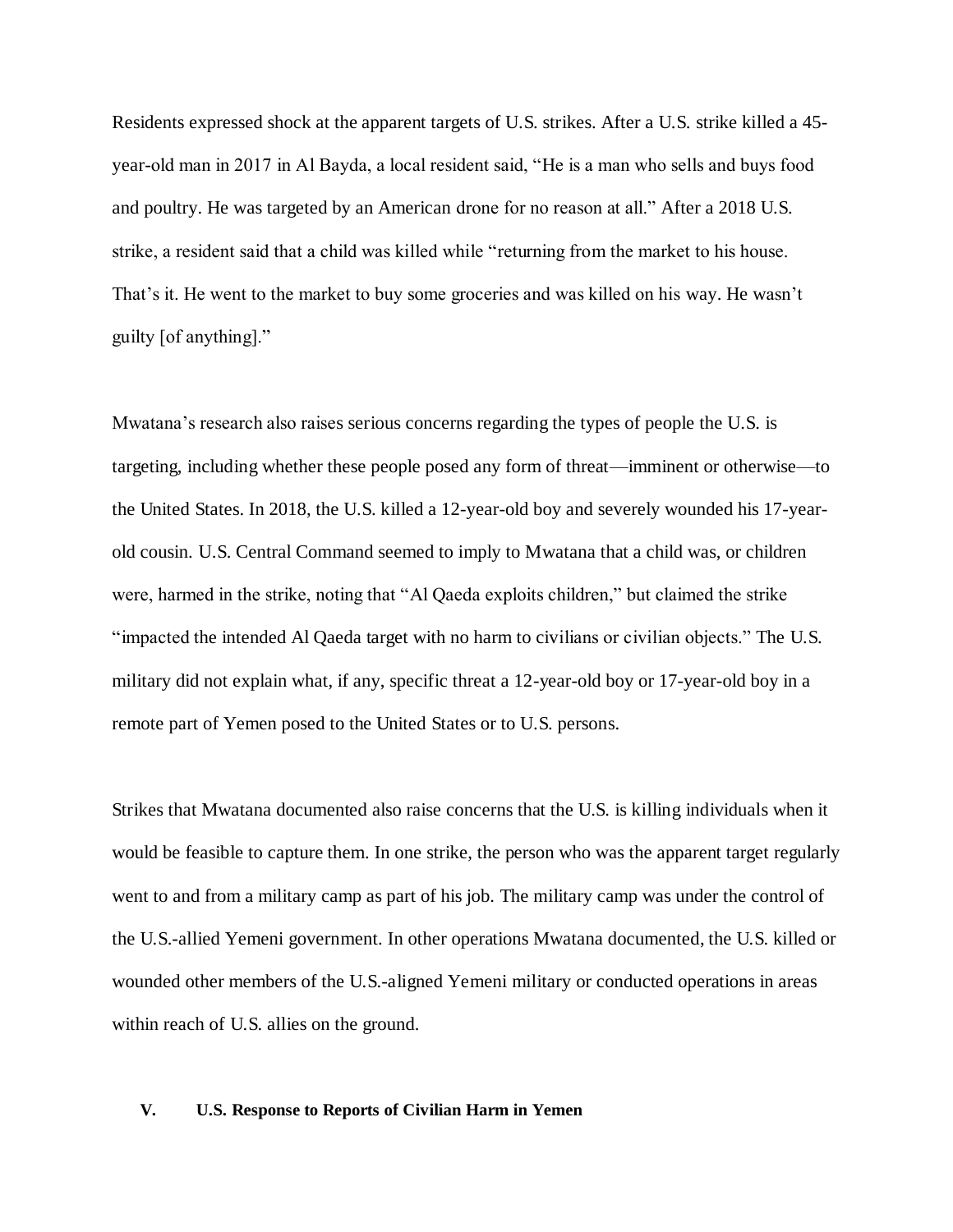As part of Mwatana's efforts to seek transparency, truth, and accountability, it, together with the Columbia Law School Human Rights Clinic, reported in detail the civilian harm documented in 12 incidents that took place between 2017 and 2019 to the U.S. military. These submissions, totaling more than 150 pages, were sent in December 2019 and November 2020 to U.S. Central Command.

Mwatana and the Clinic made significant efforts to seek a response from the military, including whether they could explain the strikes, and whether they would acknowledge civilian harm and provide reparation, compensation or other amends to civilians affected.

In April 2021, many months after the initial submissions, U.S. Central Command responded, noting harm in just two of the twelve incidents. The response acknowledged one new civilian death caused by a January 2019 drone strike in Yemen. In a statement a few months after the strike, the U.S. claimed "all strikes this year targeted AQAP terrorists."<sup>2</sup> But, in reality, the strike killed a 67-year-old civilian man, Saleh Al Qaisi, who worked in Saudi Arabia and who supported his immediate and extended family.<sup>3</sup> He was in Yemen visiting his family at the time of the strike. Even after acknowledging the U.S. strike had killed a civilian, the U.S. military said

 $\overline{a}$ 

<sup>&</sup>lt;sup>2</sup> U.S. Central Command, Press Release, "CENTCOM Yemen Strike Summary Jan.  $1 -$ Apr. 1, 2019," April 1, 2019, available at: https://www.centcom.mil/MEDIA/PRESS-RELEASES/Press-Release-View/Article/1801674/centcomyemen-strike-summary-jan-1-apr-12019-/

<sup>&</sup>lt;sup>3</sup> Mwatana for Human Rights and the Columbia Law School Human Rights Clinic, Press Release, "U.S. Military Admits Killed Civilian in Yemen after NGO Investigations, But Refuses to Provide Remedy," June 3, 2021, available at: https://mwatana.org/en/us-military-admits-killed-civilian-in-yemen/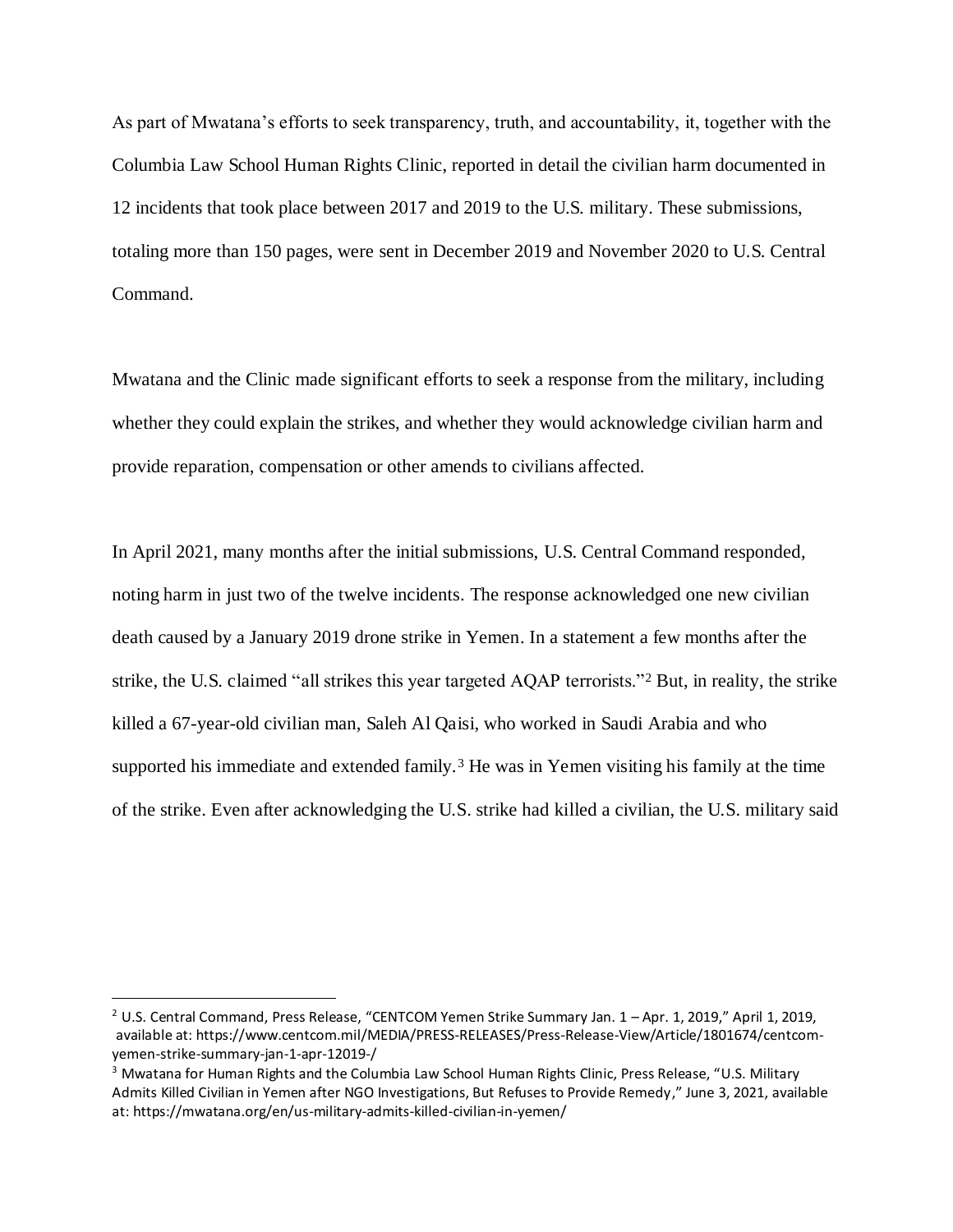it would not provide any condolence payment to the family, despite the significant suffering caused them.<sup>4</sup>

One of the 12 cases submitted to the U.S. concerned the January 2017 raid on Yakla, Yemen. In its response, U.S. Central Command told Mwatana and the Clinic that its findings of 12 civilian deaths were "broadly consistent" with Mwatana and the Clinic's. They are not. Mwatana found at least 15 civilians were killed, and at least 5 civilians, all children, were wounded. Mwatana also documented property damage and social and psychological harm. Mwatana's is one of the most conservative estimates on the civilian harm resulting from the raid.

In this case, too, U.S. Central Command implied that it would not provide condolence payments for the civilian harm out of concern these payments might benefit "terrorist" organizations. U.S. Central Command did not explain why making condolence payments to the families of civilians the U.S. had killed would support terrorism. In its latest civilian casualties report, reviewing 2020, the U.S. Department of Defense stated that it had not made any payments in the last year in any of the countries where it carried out operations, including Yemen.

In the vanishingly small number of cases in which the U.S. has acknowledged causing civilian harm in Yemen, the U.S. did not offer an apology to the families of those killed. Even where the U.S. acknowledged civilian deaths, it did not identify any of the civilians killed by name, age or gender. And the response to Mwatana and the Clinic only mentioned civilian deaths—not

 $\overline{a}$ 

<sup>4</sup> U.S. Central Command, Letter to Mwatana for Human Rights and the Columbia Law School Human Rights Clinic, April 20, 2021, available at: https://mwatana.org/wp-content/uploads/2021/06/CENTCOM-Mwatana-Response-4- 20-2021.pdf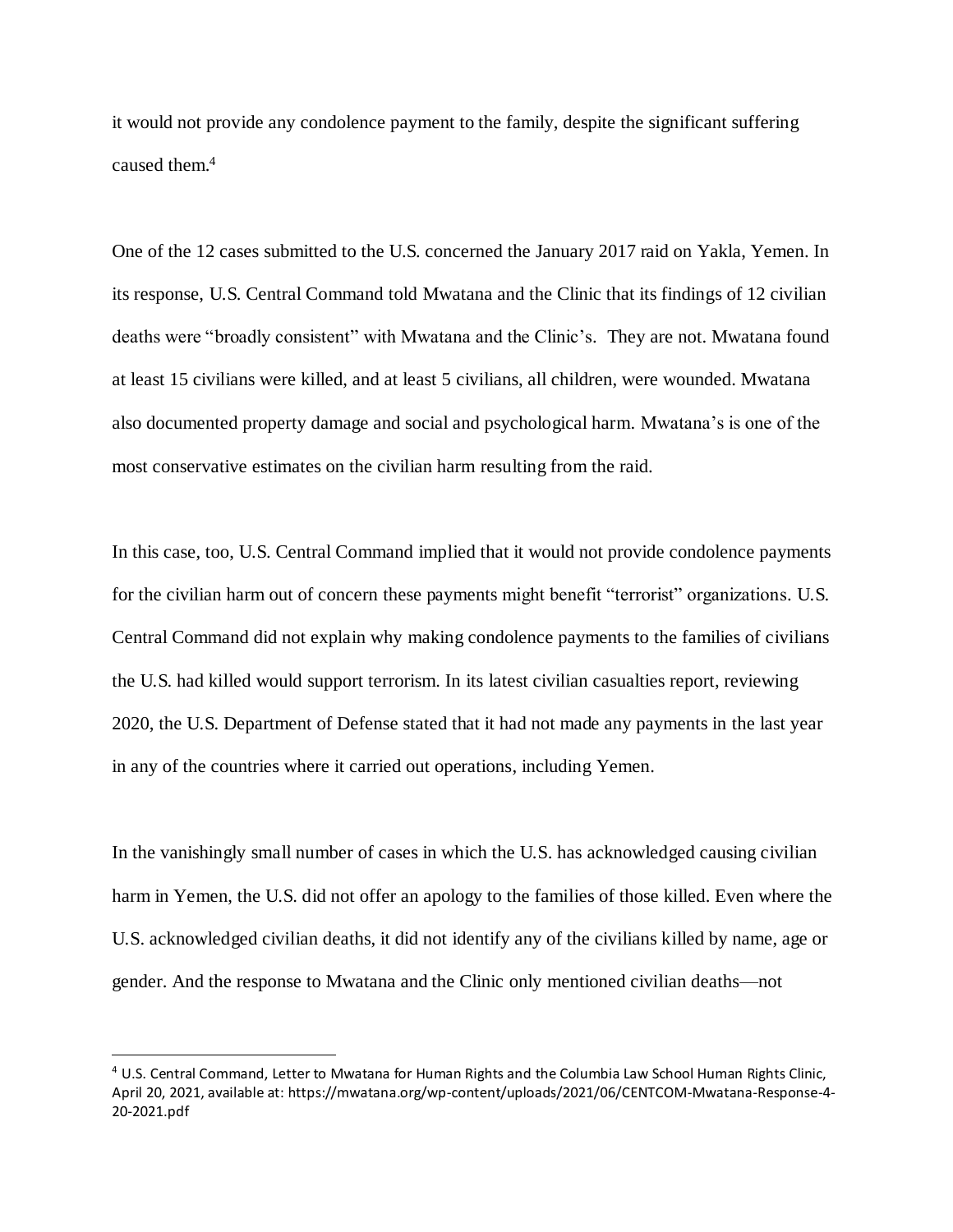civilian injuries, trauma, property damage, or the long-term harm of being attacked and falsely accused of being a terrorist.

In 10 of the 12 U.S. operations Mwatana sent to CENTCOM, the U.S. has yet to acknowledge any resulting civilian harm. The U.S. claimed these operations killed AQAP or Islamic State in Yemen (IS-Y) fighters and that the U.S. had killed "terrorists." But the United States has regularly failed to account for civilian casualties or mislabeled civilians as lawful targets. Following the news of a U.S. drone strike in Kabul that the U.S. military initially reported killed an ISIS facilitator but that in fact killed 10 civilians, including 7 children and a humanitarian aid worker, Mwatana and the Clinic wrote a letter to U.S. Secretary of Defense Lloyd Austin.<sup>5</sup> The letter called for new investigations into reported civilian harm, apology and amends or reparations to families of civilians the U.S. has acknowledged killing or injuring in Yemen, and further steps needed to ensure accountability. To date, we have received no answer.

## **VI. Conclusion**

 $\overline{a}$ 

For Yemenis who have been directly affected by U.S. lethal operations, it is nearly impossible to report civilian harm. None of the individuals Mwatana interviewed knew of any U.S. investigations into civilian harm in Yemen, nor had they been contacted by the United States in regards what had happened to them. None of the civilian victims reported having received compensation, condolence payments or other forms of amends.

<sup>5</sup> Mwatana for Human Rights and the Columbia Law School Clinic, Letter to Secretary of Defense Lloyd Austin III, November 30, 2021, available at: https://mwatana.org/en/civilian-deaths/